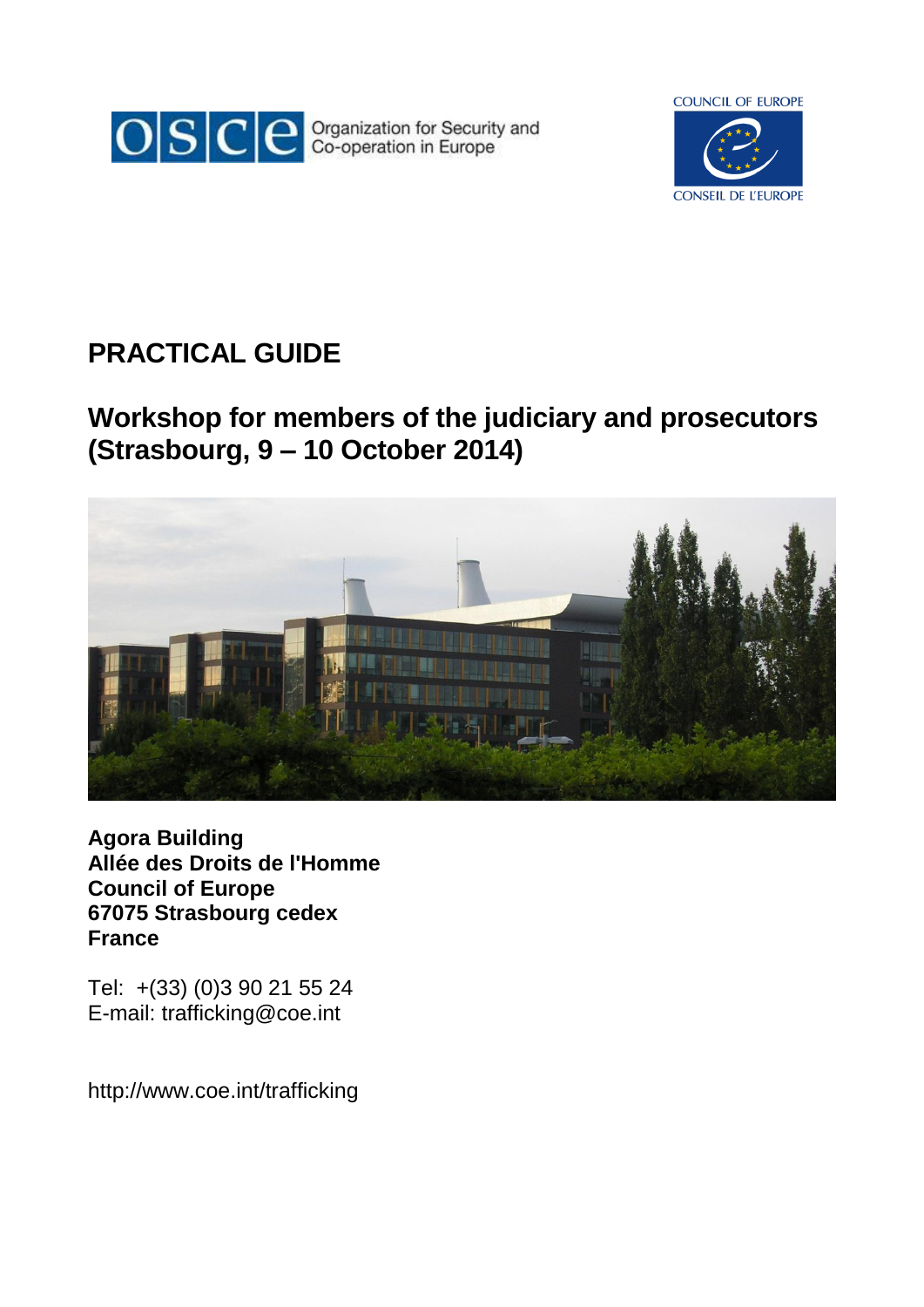# **Contents**

| $\mathbf{L}$ |                                                                        | $\mathbf{R}$ |
|--------------|------------------------------------------------------------------------|--------------|
| Ш.           |                                                                        |              |
| III.         |                                                                        |              |
|              | Appendix 1 Rules on reimbursement of travel and subsistence expenses 6 |              |
|              |                                                                        |              |
|              |                                                                        |              |
|              |                                                                        |              |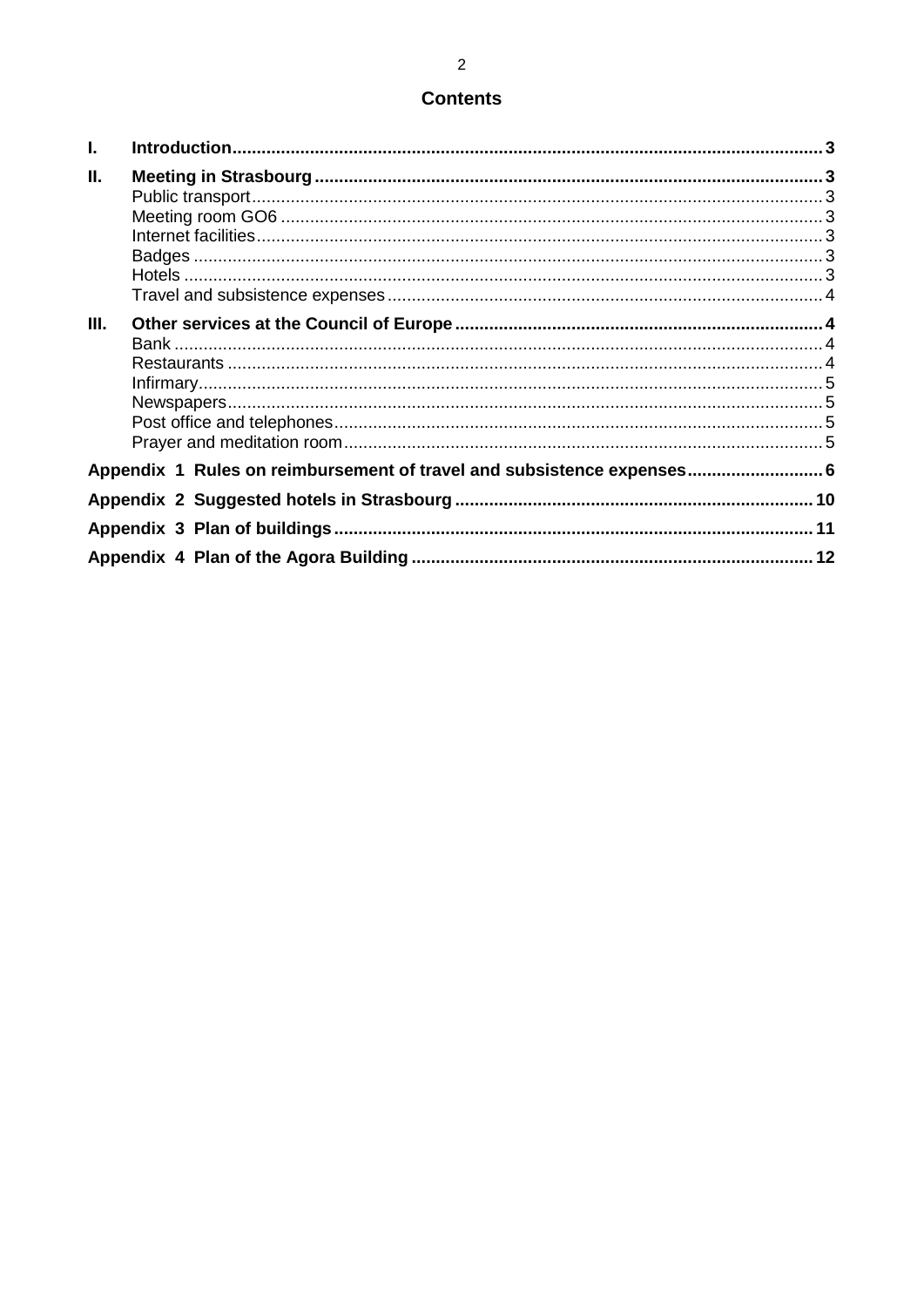#### <span id="page-2-0"></span>**I. Introduction**

Welcome to the participants of the workshop for members of the judiciary and prosecutors (Strasbourg, 9 – 10 October 2014).

This guide will present you the services available at the Council of Europe and the formalities involved. The Anti-Trafficking Secretariat will be pleased to provide you with further information.

## <span id="page-2-1"></span>**II. Meeting in Strasbourg**

#### <span id="page-2-2"></span>**Public transport**

Direct train shuttle from Entzheim Airport to Strasbourg city centre: 4 trains per hour. The journey takes about 9 minutes (see http://www.ter-sncf.com/alsace).

From the centre of town to the Council of Europe, you can take either:

- the number 6 bus direction "Pont Phario"
- the number 30 bus direction "Robertsau Sainte Anne"/"Robertsau Chasseurs"
- tram C leaving the train station to "Place de la République" then tram E from the "Place de la République" direction "Robertsau Boecklin" get off at "Droits de l'Homme"

Tickets can be bought on the bus or at the special machines by tram-stops. \* Bus/tram one-way single ticket (1,60€) / book of ten tickets (12,90 €) *For further information: http://www.strasbourg.aeroport.fr or http://www.cts-strasbourg.fr*

Taxis: to call a taxi, dial:  $\mathbf{\mathcal{D}}$  03 88 36 13 13. Waiting time is usually about 15 minutes.

#### <span id="page-2-3"></span>**Meeting room GO6**

The meeting is held on the second floor of the Agora Building. *NB: the main entrance is on the second floor.*

#### *Please note that all the Council of Europe's premises are non-smoking.*

#### <span id="page-2-4"></span>**Internet facilities**

*Wi-Fi access available in the Conference rooms, Atrium and cafeteria.*

#### <span id="page-2-5"></span>**Badges**

Upon arrival at the Agora building you will receive a temporary two day badge for the duration of the meeting. **Please note that badges must be worn at all times and will enable you to access all the Council of Europe's premises**.

#### <span id="page-2-6"></span>**Hotels**

You are responsible for making your own hotel reservations for the meeting (see the list of hotels in Appendix 2). If you need assistance, please contact the Anti-Trafficking Secretariat.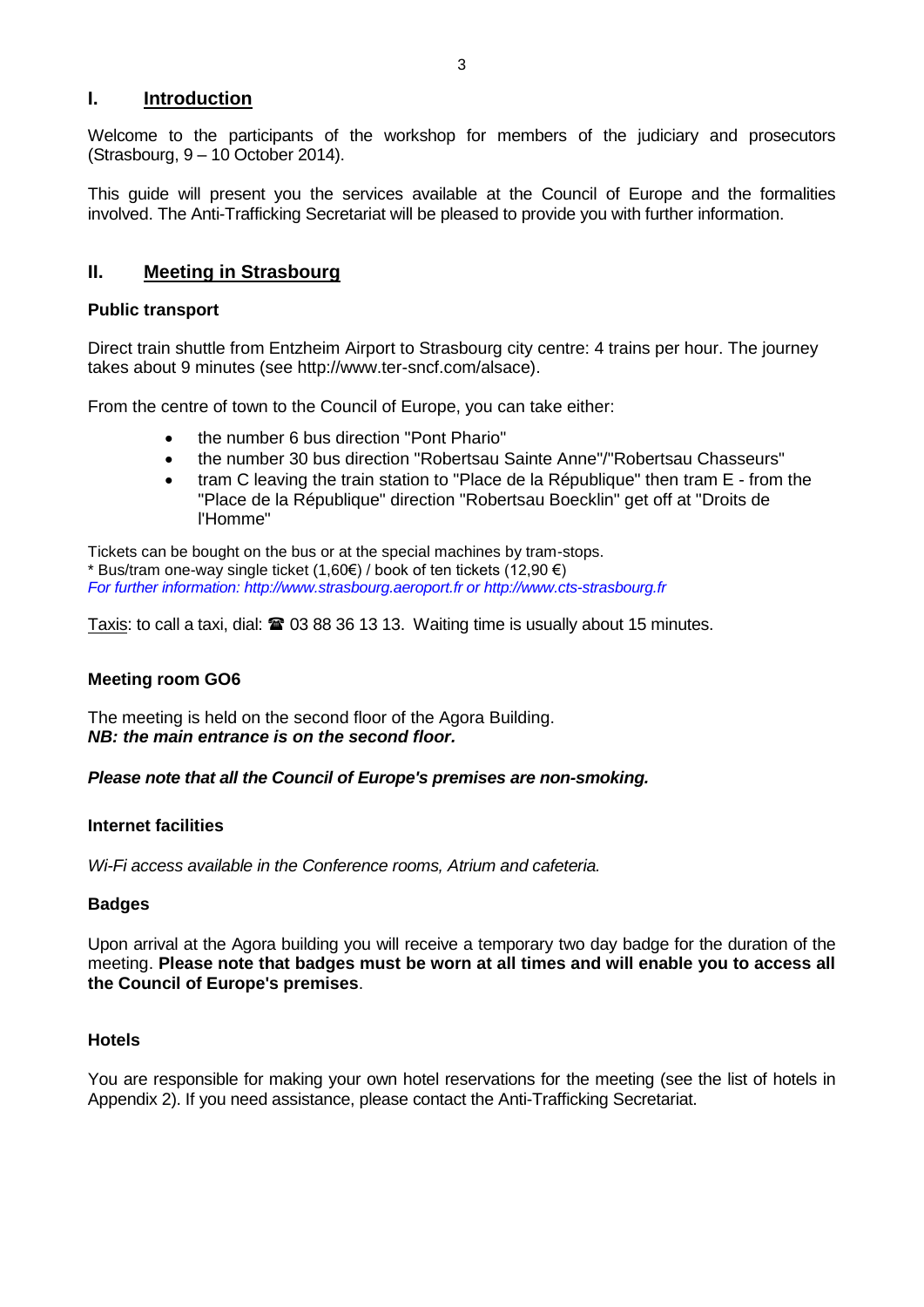#### <span id="page-3-0"></span>**Travel and subsistence expenses**

The rules on reimbursement of travel and subsistence expenses are set out in Appendix 1.

You are entitled to travel by air in economy class, and by rail in first class. If you travel by car, a journey of more than 30 km will be reimbursed on the basis of an allowance of 25 cents per kilometre with a limit of 800 km per one-way journey. Beyond this limit, the reimbursement will be made on the basis of an economy-class air ticket. The Council of Europe can reserve and pay for your air ticket directly and arrange for you to receive it by e-mail prior to departure. In this case, you should submit a request to Ms Fabienne Schaeffer-Lopez for a pre-paid ticket, stipulating the dates and times of travel.

You should fill out the reimbursement claim form distributed at the beginning of the meeting. If you have purchased your own travel ticket you must attach a photocopy of your tickets (for both the outward and return journey), and the relevant proof of the expenditure (original invoice, credit card slip, etc.). These documents will be collected by the secretariat assistant.

On the last day of the meeting you will receive a cheque: you can cash this cheque at the Société Générale bank in the Agora Building or at the Palais de l'Europe (see opening hours below). Alternatively, the money can be transferred to your bank account. In this case, you are required to provide the Anti-Trafficking Secretariat (Ms Schaeffer-Lopez) with **your bank details** (bank, branch, address, account number including **IBAN/SWIFT code**) for payment transfer of travel and subsistence expense.

## <span id="page-3-1"></span>**III. Other services at the Council of Europe**

#### <span id="page-3-2"></span>**Bank**

The Société Générale bank has a branch in the main entrance hall of the Palais de l'Europe. Opening hours are 8.30 am to 5.30 am, Monday to Friday ( $\approx$  03 90 22 93 00). You can open a bank account or exchange the main foreign currencies.

A Société Générale bank counter is available in the Agora Building (level 0, near Room G.3). It is open on Mondays, Wednesdays and Fridays from 11 am to 12.00 pm and from 1.30 pm to 4.00 pm. On Tuesdays and Thursdays, the bank is open from 1.30 pm to 4.00 pm.

Cash dispensers are available on the second floor in the Agora Building (near Room G.5) and in the entrance hall of the Palais de l'Europe.

#### <span id="page-3-3"></span>**Restaurants**

- \* Agora Building: a cafeteria is located on the second floor. It is open from 8.00 am to 5 pm, for breakfast, sandwiches, soup, salads, cakes and beverages.
- Human Rights Building: a self-service restaurant is located on garden level. It is open for lunch from 12 noon to 2 pm, and for breakfast, sandwiches and beverages from 8.00 am to 4.45 pm.
- \* Pharmacopea Building: a self-service is located on the ground floor. It is open for lunch from 12 noon to 2 pm.
- Palais de l'Europe: to get to the restaurant complex enter the building via the main entrance hall and follow the signs, or alternatively use the garage entrance at the rear of the building on rue René Cassin (take the nearest lift up to the ground floor, then follow the signs).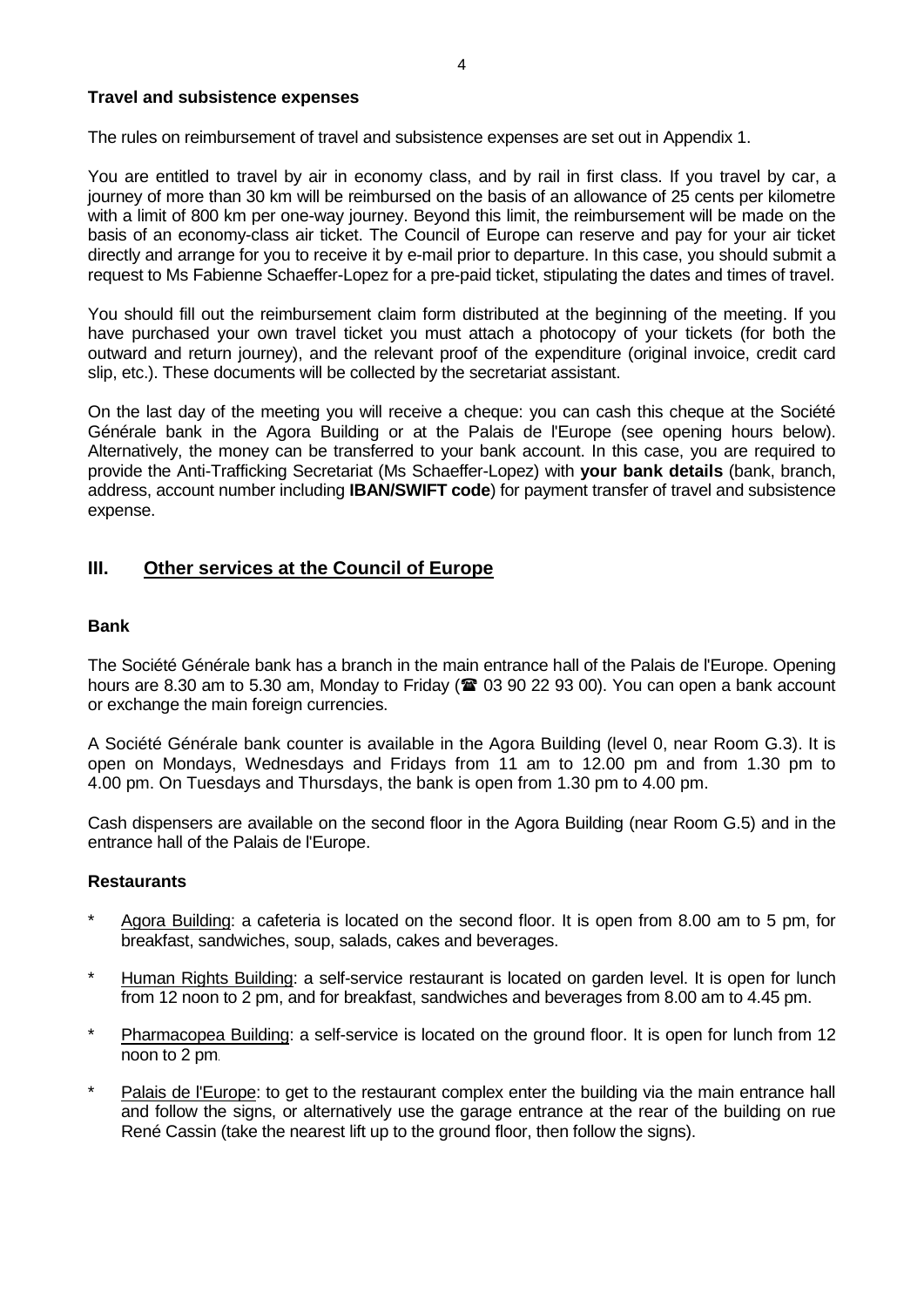- In the table-service restaurant known as the "Salon Bleu", lunch is served from 12.00 noon to 2.30 am (it is advisable to book a table; call  $\mathbf{\mathcal{Z}}$  37 04). Breakfast is available from 7.30 am to 9.30 am whenever the Parliamentary Assembly or the European Parliament is in session.
- A "Grill-Bar" (11.45 am to 2.45 am) and a self-service restaurant (12.00 noon to 2.00 am) offer reasonably-priced meals.
- The "Cafeteria" offers a range of beverages, sandwiches and cakes from 8.00 am to 5.00 am
- The "Bar des 12 Étoiles" near to the main entrance hall also serves beverages, sandwiches and cakes from 8.00 am to 4.45 am

#### <span id="page-4-0"></span>**Infirmary**

The central infirmary is located in the main entrance hall of the **Palais de l'Europe** between the bank and the reception desk. A nurse provides routine care throughout the day (8.30 am to 18.30 pm): injections, dressing, etc. In case of emergency, contact the nurse at  $\approx$  24 42 (or  $\approx$  33 44 if there is no answer).

The infirmary in the **Agora building**, located on level 0 near lift B, is open on Monday, from 2.30 am to 5.00 am and on Thursday, from 9.00 am to 12 noon ( $\mathbf{\mathcal{F}}32$  07).

The infirmary of the **Human Rights Building,** located on garden level, near Security, is open on Monday, Wednesday and Friday from 9.00 am to 12.00 am and on Tuesday, Thursday afternoon from 3.00 pm to 6.30 pm ( $\hat{ }$  34.43).

#### <span id="page-4-1"></span>**Newspapers**

There is a newspaper and tobacconist shop in the main entrance hall of the Palais de l'Europe ( 35 49). It is open every day from 8.00 am to 4.00 pm (8.00 am to 4.00 pm during sessions of the Parliamentary Assembly). It stocks a wide range of daily newspapers and other publications from various countries and also sells telephone cards.

#### <span id="page-4-2"></span>**Post office and telephones**

The post office near the main entrance of the Palais de l'Europe ( $\approx$  34 63) is open from 9.15 am to 1.00 pm. When the Parliamentary Assembly of the Council of Europe is in session, it is open from 9.15 am to 5.00 pm. Please note, however, that the Post Office is not open during sessions of the European Parliament, except on Friday.

If you wish to make a telephone call to a number outside the Council of Europe, card-operated public telephones are available in the main entrance hall of the Palais de l'Europe or on the garden level in the Human Rights Building. Cards can be purchased from the newspaper kiosk (next to the bank in the Palais de l'Europe).

#### <span id="page-4-3"></span>**Prayer and meditation room**

<span id="page-4-4"></span>There is a prayer and meditation room, located on the same level as the Assembly Chamber in the Palais de l'Europe (1st floor, lift IV) beyond the document distribution counter, for anyone wishing to meditate or pray.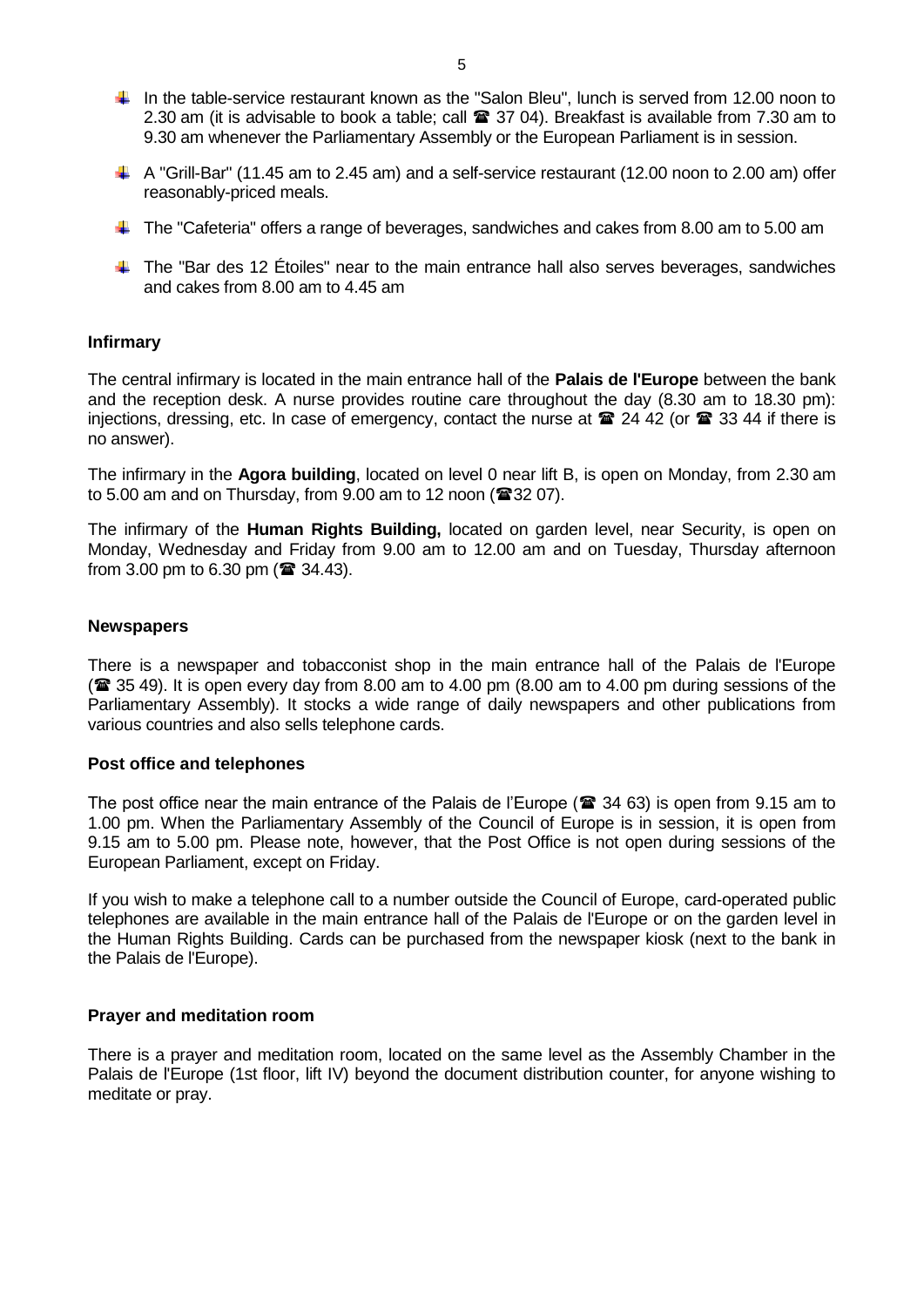## **Rules on reimbursement of travel and subsistence expenses**

*1089th meeting – 30 June 2010*

#### **Appendix 9<sup>1</sup>** (Item 11.3)

**Revised rules concerning the reimbursement of travel and subsistence expenses to government experts and other persons travelling at the charge of Council of Europe budgets**

## **I. GENERAL PROVISIONS**

*Article 1*

Experts and other persons travelling on Council of Europe business and at the Council's expense (hereinafter referred to as the "experts") shall arrange their journeys in the most economical manner. Travelling expenses shall be reimbursed and daily subsistence allowances paid in accordance with the present rules.

## **II. MEANS OF TRANSPORT AND TRAVELLING EXPENSES**

### *Article 2*

1. Experts shall be entitled, as provided for below, to reimbursement of travel expenses incurred in travelling between the address specified in the notice of the meeting (hereinafter referred to as the "place of departure") and the place of the meeting.

2. If, for personal or professional reasons, experts travel to the meeting from a place other than their place of departure, or return to such a place after the meeting, the refund shall be restricted to the amount of expenses they would have incurred in travelling to or from their place of departure. In exceptional and duly justified circumstances, with the prior approval of the Secretary General, experts may request reimbursement based on the actual itinerary.

3. Travelling expenses shall be refunded to only one expert per meeting. If one expert is replaced by another in the course of the meeting, the latter shall not be entitled to travel expenses.

## *Article 3*

All claims for reimbursement of travel expenses for all means of transport must be accompanied by a copy of the relevant ticket and evidence of the expenditure actually incurred (for example, an original invoice or certified copy, credit card slip or statement). In no case shall the amount reimbursed exceed the actual expenditure incurred.

## *Article 4*

## **1.** *Rail travel*

The reimbursement of first class rail fare is authorised. Where the duration of the journey is longer than 6 hours between 10 p.m. and 7 a.m., the cost of a sleeper may be reimbursed.

 $\overline{a}$  $<sup>1</sup>$  As modified by CM/Del/Dec(2013)1162/11.4</sup>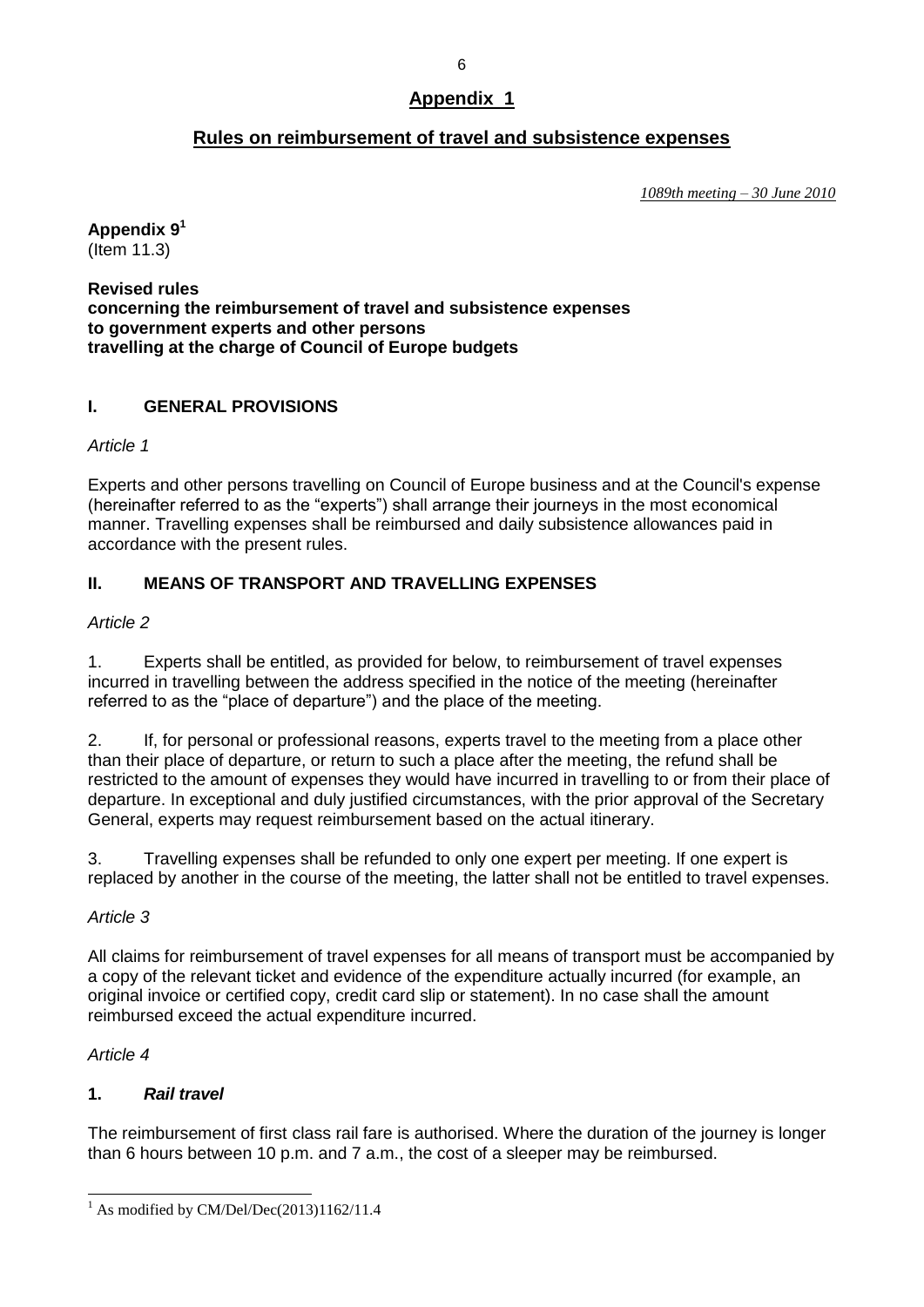### **2.** *Air travel*

Reimbursement shall be based on the economy class fare.

However, reimbursement may be based on the business class fare in the following circumstances:

- for single flights lasting more than 7 hours;
- for more than 15 hours travelling time (more than one flight plus stopovers);
- for health reasons attested by a medical certificate, which must be submitted with the claim form.

The flight itinerary must be presented to justify the duration of flying time or total travelling time, as appropriate.

Excess baggage charges are not refundable unless justified on grounds of official requirements.

### **3.** *Sea travel*

The reimbursement of travel by sea shall not exceed the amount of the air fare as defined in paragraph 2 above. When experts travel by car, the cost of transporting the car by sea shall not be reimbursed (see Article 6, paragraph 1).

### *Article 5*

1. Transit fares in connection with changing from one means of transport to another, and fares paid for travel between the place of departure and/or the place of the meeting and railway station or airport, are provided for within the daily allowances paid for attendance at meetings and shall not therefore be directly reimbursed. However, when such fares exceed 20% of the amount of the daily allowances paid, the difference may be reimbursed, subject to the prior approval of the Secretary General and on presentation of evidence of the expenditure actually incurred.

2. Local travel costs incurred during meeting days are provided for within the daily allowances paid for attendance at meetings and shall not therefore be directly reimbursed.

#### *Article 6*

1. Experts travelling by means other than public transport a distance exceeding 30 kilometres per journey (one-way) shall be refunded a lump sum based on a kilometric allowance determined annually by the Committee of Ministers. Distances over 1600 kilometres for the return journey shall be refunded on the basis of economy class air fare from the nearest airports, unless there is prior approval by the Secretary General authorising reimbursement based on the kilometric allowance. Journeys of less than 30 kilometres (one-way) are not reimbursed.

2. The journey time used as the basis for the calculation of daily allowances shall be the result of the number of kilometres divided by 90 and shall not exceed 24 hours.

3. Related costs, such as toll and parking fees, may only be reimbursed with the prior approval of the Secretary General and only where there is no other possible alternative. Such claims shall be accompanied by evidence of the expenditure actually incurred.

4. If two or more experts entitled to claim expenses use the same car, a refund shall be made only to the person in charge of the vehicle, with an increase of 10% for each passenger.

5. Experts travelling by car do so at their own risk. The Council of Europe disclaims all liability in respect of any accident that may occur during the journey.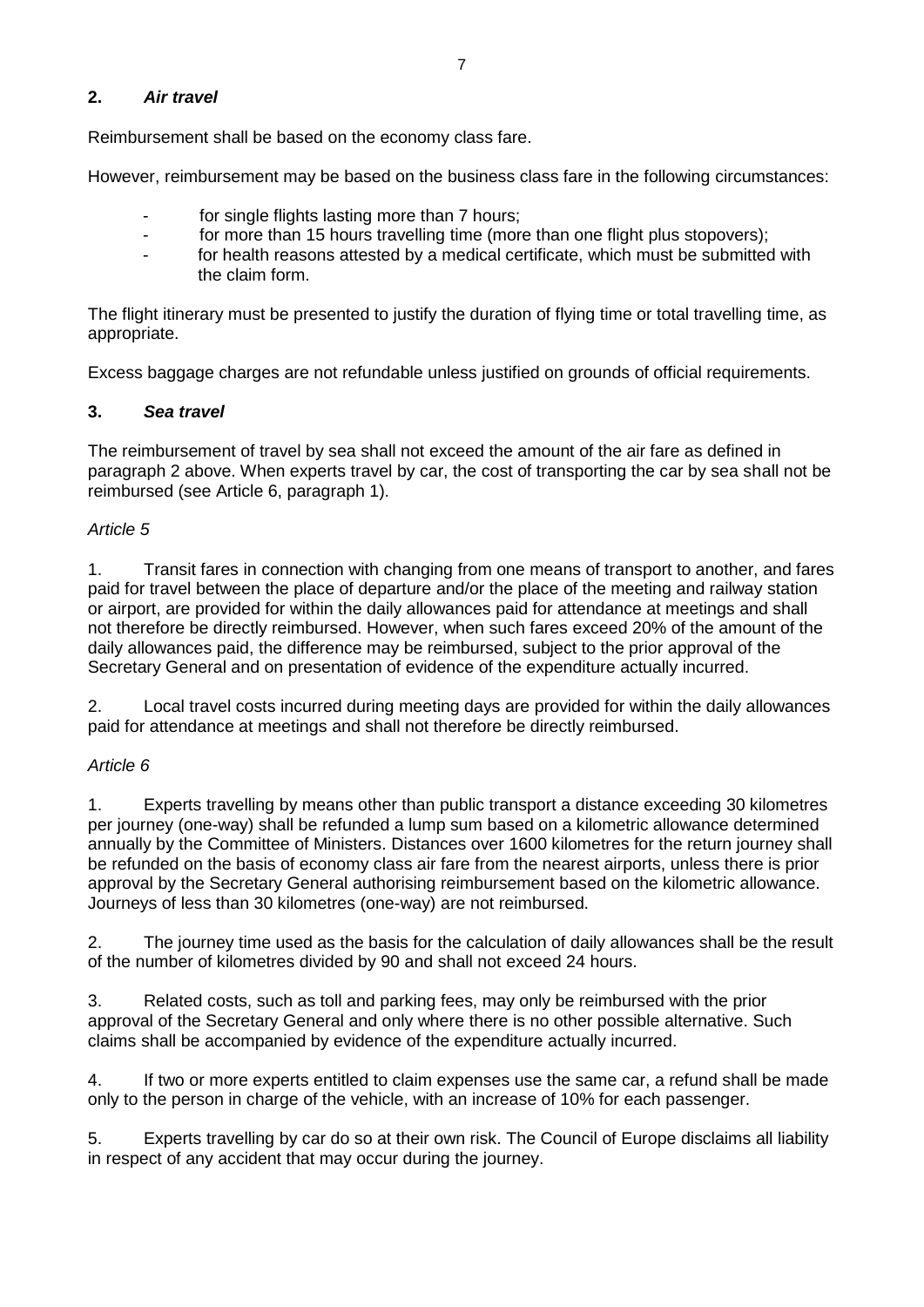#### **III. DAILY ALLOWANCES**

#### *Article 7*

1. During the meeting, experts shall be entitled to receive an allowance at a daily rate determined annually by the Committee of Ministers (the rate in force as from 1 January 2010 is €175). This rate is the same wherever the meeting takes place. Exceptionally, specific rates may be determined for projects funded through extra-budgetary resources, in particular Council of Europe – European Union joint programmes, as agreed with the donor concerned.

2. This allowance shall be deemed to cover all expenditure incurred by experts in attending meetings, except for the travel expenses provided for above. However, where in exceptional and duly justified circumstances, and with the prior approval of the Secretary General, total accommodation costs (room, breakfast and related taxes) amount to more than 60% of the total daily allowances payable in respect of the meeting, experts may submit a claim for a supplementary payment. Any such claim must be supported by original vouchers attesting the actual expenditure incurred on accommodation.

#### *Article 8*

1. The duration of the period conferring entitlement to the allowance shall be determined as follows:

- i. Experts shall be entitled to the daily allowance for each 24-hour period covered by the duration of the mission to and from the meeting. The duration taken into account for the entitlement to daily allowances shall not exceed the shortest necessary for attendance at the meeting in accordance with the means of transport taken as the basis for the refund of travel expenses, as determined by the rules above.
- ii. The daily allowance shall not be payable for any period of less than 4 hours.
- iii. Where the duration of the journey is equal to or more than 4 hours but less than 8 hours and no hotel accommodation is involved, the expert shall be paid a quarter of the daily allowance. The same shall apply to any period equal to or more than 4 hours but less than 8 hours, in excess of 24 hours or any multiple of 24 hours.
- iv. Where the duration of the journey is equal to or more than 8 hours but less than 24 hours and no hotel accommodation is involved, the expert shall be paid half the daily allowance. The same shall apply to any period equal to or more than 8 hours but less than 24 hours, in excess of 24 hours or any multiple of 24 hours.
- v. Where the duration of the journey is equal to or more than 4 hours but less than 24 hours and hotel accommodation is involved, the expert shall be paid the full amount of the daily allowance. The same shall apply to any period equal to or more than 4 hours and less than 24 hours, in excess of 24 hours or any multiple of 24 hours.

2. In the case of air, rail and sea travel, the duration of the return journey shall be increased for the purpose of calculating the subsistence allowance, by a fixed period of 2 hours.

3. Experts shall declare any meals or overnight accommodation provided to them free of charge. Where overnight accommodation or meals of experts are provided free of charge the daily allowance shall be reduced, unless the Secretary General decides otherwise, by the following amounts:

| $\sim$                   | Overnight accommodation                                                                                    | €87.50 <sup>2</sup> (per night) |
|--------------------------|------------------------------------------------------------------------------------------------------------|---------------------------------|
| $\overline{\phantom{a}}$ | (50% of the daily allowance)<br>In respect of main meals (lunch or dinner)<br>(15% of the daily allowance) | €26.25 <sup>3</sup> (per meal)  |

<sup>-</sup><sup>2</sup> Rate in force at 1 January 2010.

<sup>&</sup>lt;sup>3</sup> Rate in force at 1 January 2010.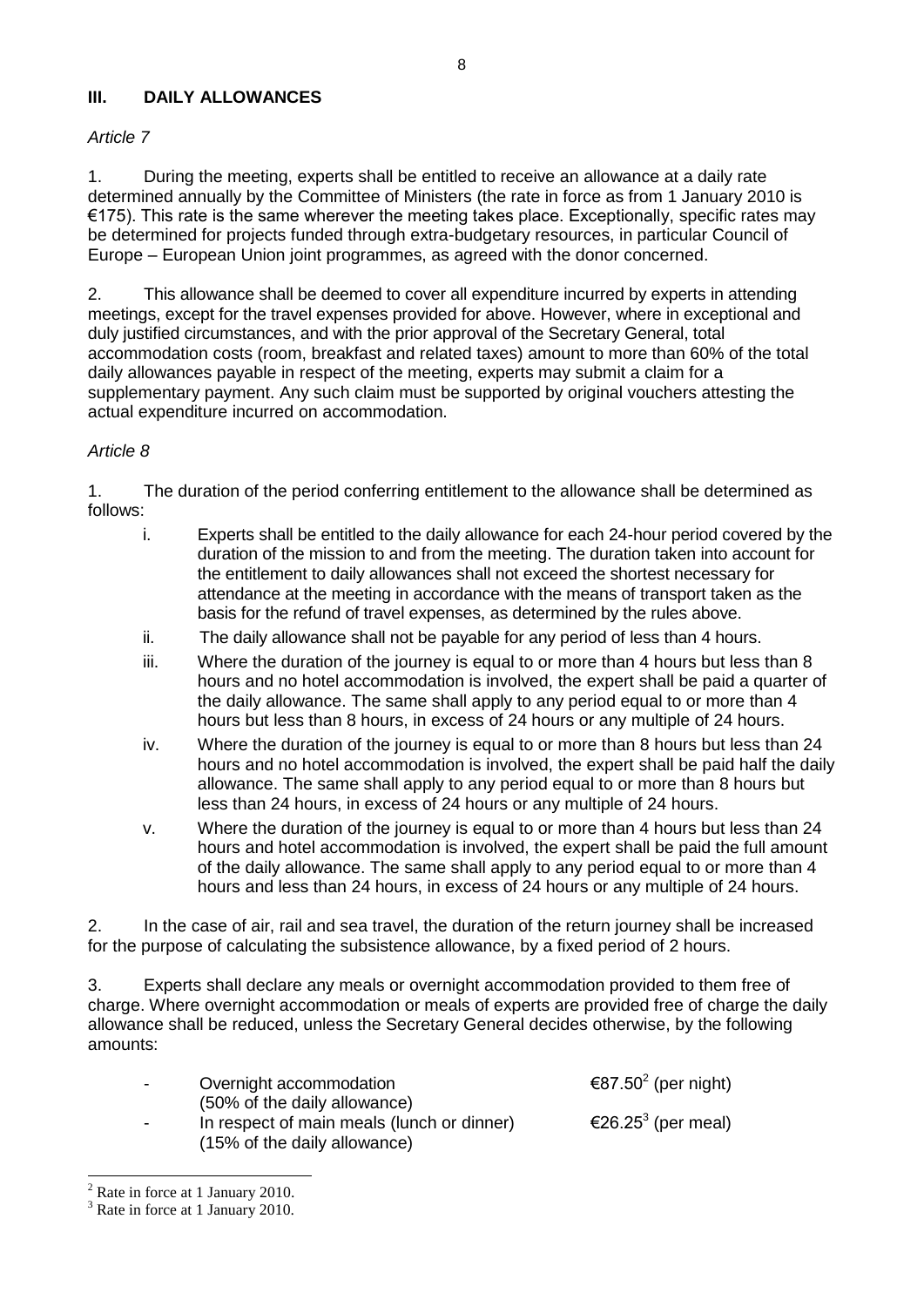## **IV. OTHER EXPENSES**

## *Article 9*

1. Other expenses incurred by experts in connection with their attendance at the meeting, such as visa fees and vaccination costs, which are strictly unavoidable, shall be reimbursed. Such claims shall be accompanied by evidence of the expenditure actually incurred.

2. Expenses related to insurance, representation, communication by telephone or fax, the use of the Internet, and rental of meeting rooms are not reimbursed.

## **V. SICKNESS AND ACCIDENT**

### *Article 10*

When travelling on behalf of the Council of Europe, government experts are covered in respect of risks specifically related to such travel by insurance taken out by the Organisation on their behalf. They are nevertheless obliged in the first instance to exhaust all possibilities of payment of benefits due to them under the scheme to which they are affiliated in their own country in respect of illness and accident occurring during the journey and/or the meeting.

### **VI. REIMBURSEMENT**

#### *Article 11*

The expenses referred to above shall be refunded upon submission of a claim certified true and correct by the expert, to which all vouchers required by the rules must be appended.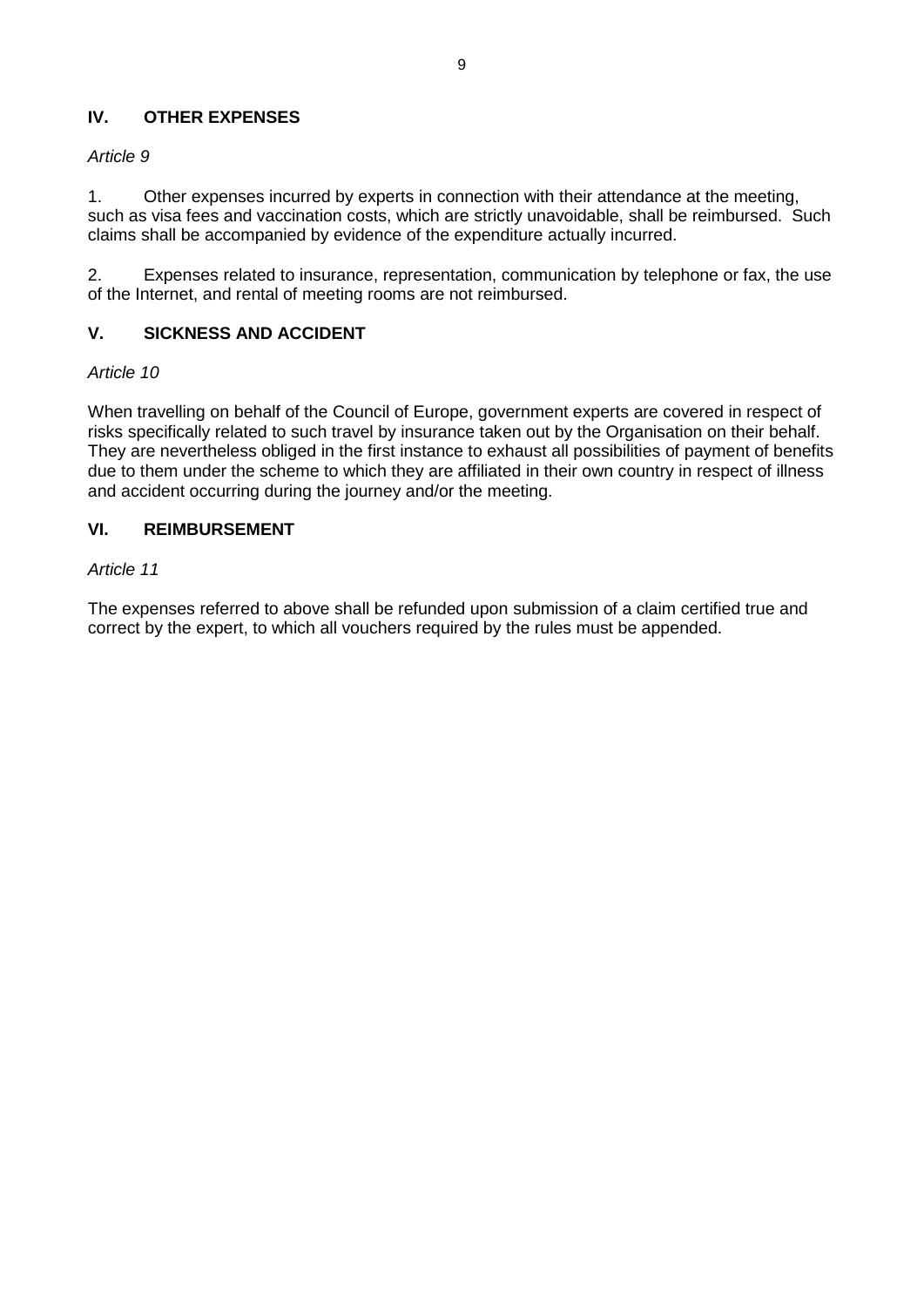# **Appendix 2**

# **Suggested hotels in Strasbourg**

# <span id="page-9-0"></span>**Near the Council of Europe**

| Hôtel de l'Orangerie (***) 58, allée de la Robertsau +33 (0) 3 88 35 10 69<br>Mail: hotel-orangerie-stras@wanadoo.fr / www.hotel-orangerie-strasbourg.com |                                            |                       |
|-----------------------------------------------------------------------------------------------------------------------------------------------------------|--------------------------------------------|-----------------------|
| Hôtel des Princes (***) 33, rue Geiler<br>Mail: Hoteldesprinces@aol.com / www.hotel-princes.com                                                           |                                            | +33 (0) 3 88 61 55 19 |
| Résidence J-S Bach (****) 6, boulevard J-S Bach<br>Mail: jsbach2@wanadoo.fr / www.lejsbach.com                                                            |                                            | +33 (0) 3 90 41 30 00 |
| In the city centre                                                                                                                                        |                                            |                       |
| Hôtel Suisse (**) 2, rue de la Râpe<br>Mail: info@hotel-suisse.com / www.hotel-suisse.com                                                                 |                                            | +33 (0) 3 88 35 22 11 |
| Hôtel aux Trois Roses (**) 7, rue de Zurich<br>Mail: info@hotel3roses-strasbourg.com / www.hotel3roses-strasbourg.com                                     |                                            | +33 (0) 3 88 36 56 95 |
| Le 21ème $(**)$<br>Mail: info@hotel-cyber-21.com / www.hotel-cyber-21.com                                                                                 | 21 rue du Fossé des Tanneurs               | +33 (0) 3 88 23 89 21 |
| Le Grillon (**) 2, rue Thiergaten<br>Mail: contact@grillon.com / www.grillon.com                                                                          |                                            | +33 (0) 3 88 32 71 88 |
| Hôtel Hannong (***) 15, rue du 22 novembre<br>Mail: info@hotel-hannong.com / www.hotel-hannong.com                                                        |                                            | +33 (0) 3 88 32 16 22 |
| Hôtel des Rohan (***) 17, rue du Maroquin<br>Mail: info@hotel-rohan.com / www.hotel-rohan.com                                                             |                                            | +33 (0) 3 88 32 85 11 |
| <b>Others</b>                                                                                                                                             |                                            |                       |
| Hôtel de l'III (**)<br>Mail: info@hotel-ill.com / www.hotel-ill.com/newhotel/index.html                                                                   | 8, rue des Bateliers                       | +33 (0) 3 88 36 20 01 |
| Hôtel Hilton (****)<br>Mail: info@hilton-strasbourg.com / www1.hilton.com/fr/hi/hotel/SXBHITW/index.do                                                    | Avenue Herrenschmidt +33 (0) 3 88 37 10 10 |                       |

Hôtel Régent Contades (\*\*\*\*) 8, Avenue de la Liberté +33 (0) 3 88 15 05 05 Mail: rpf@regent-hotels.com / www.regent-hotels.com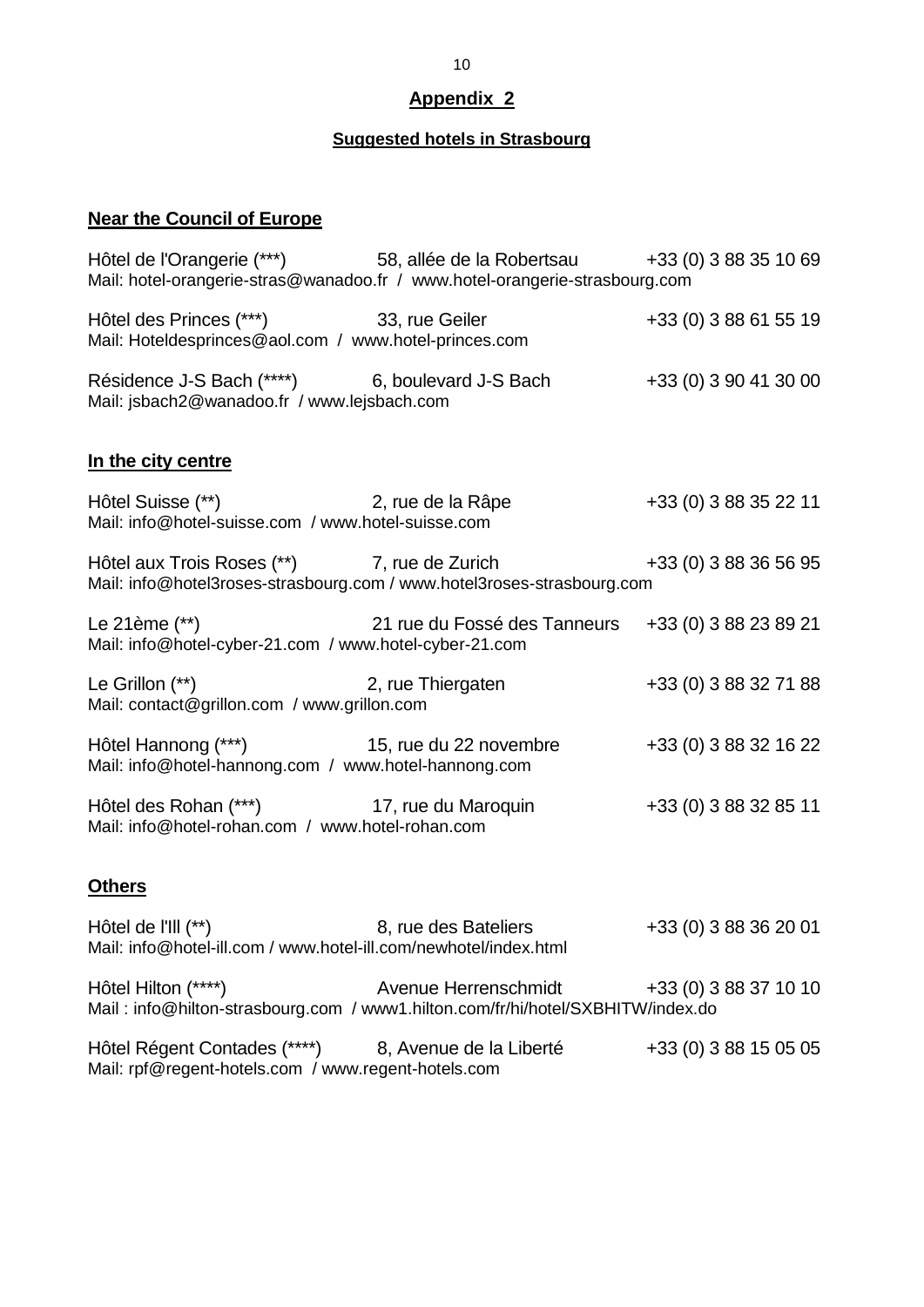# **Appendix 3**

# **Plan of buildings**

<span id="page-10-0"></span>

- BATIMENT G  $= AGORA$  BUILDING

 $-$  BATIMENT PDH  $=$  HUMAN RIGHTS BUILDING